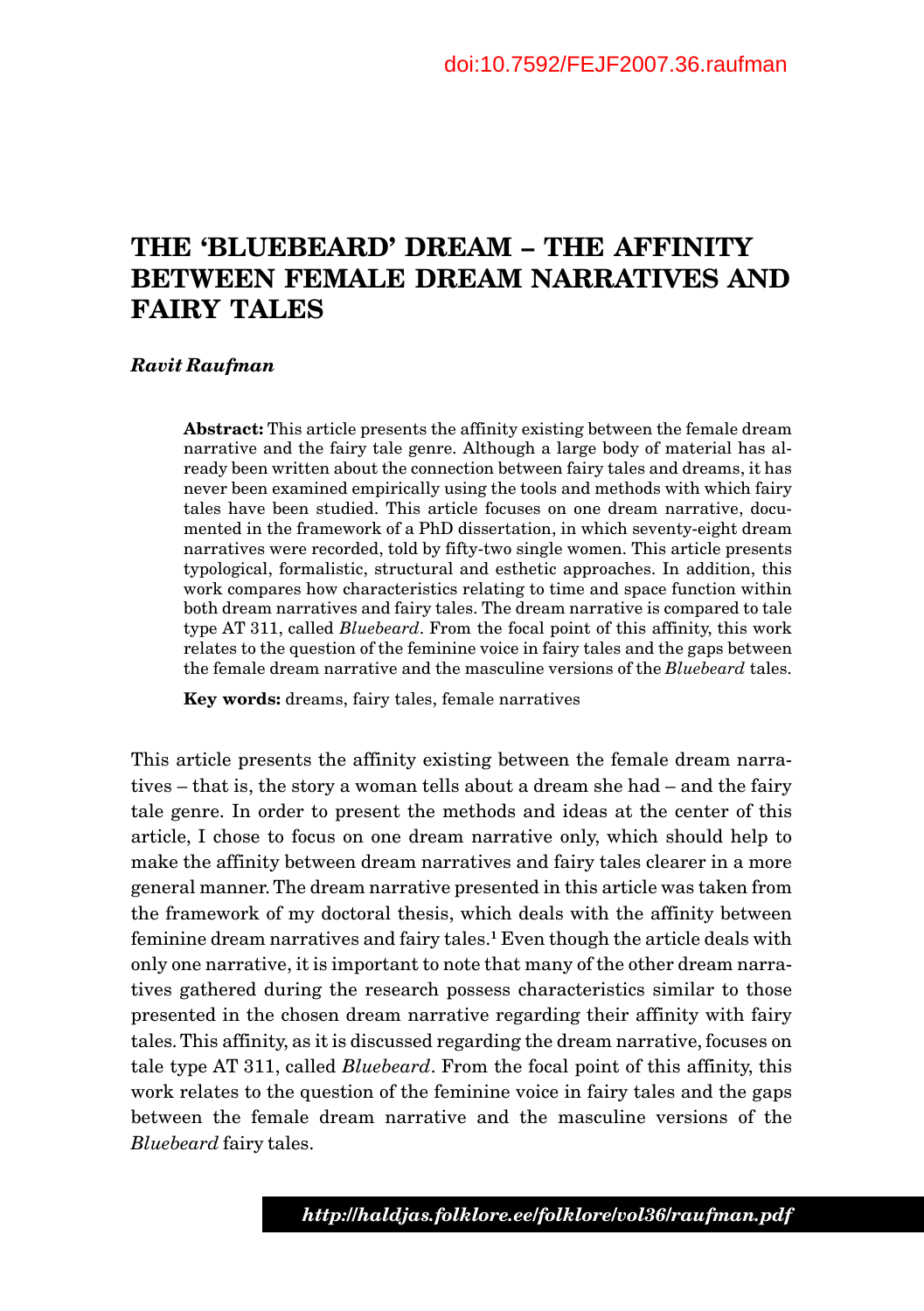A large body of material has already been written about the connection between fairy tales and dreams, beginning with the psychoanalytic school of thought and up until today.**2** Sigmund Freud was one of the first to claim that although folklore adopted different analytic methods from psychology, it achieved similar conclusions, and that in order to understand dream symbols, it is possible to use symbolic representations from folklore (Freud & Oppenheim 1958). Like dream language, the language of fairy tales occurs in accordance with 'primary thought processes'. These processes are ruled by the world of fantasy, where the laws of time and space that govern the world of reality do not apply as they do in the realistic world. For many years, other researchers and scholars agreed that an inter-relational affinity existed between dreams and fairy tales (Róheim 1953; Jung 1974). However, despite the agreement that this affinity exists, it has never been examined empirically using the tools and methods with which fairy tales have been studied. Alan Dundes noted the phenomenon whereby psychoanalysts find it difficult to relate to the tale as folklore, while folklore researchers find it difficult to accept the Freudian claim that places fantasy at the center of the tales (Dundes 1975). He tried to encourage researchers from both fields to engage an inter-disciplinary research. In an attempt to create an integrative link between the fields, this article relates to the issue of the affinity between fairy tales and dreams from a new point of view: instead of examining the fairy tale as a 'psychological product', through psychological theories, I attempt to relate to the mental experience of the dream by examining the narrative's qualities and their affinity to the fairy tale genre. Therefore, I will apply the methods and concepts normally applied to folk literature and use them to relate to dream narratives. The article presents typological, formalistic, structural and esthetic approaches. In addition, this work compares how characteristics relating to time and space function within both dream narratives and fairy tales. The dream narrative presented here is told by a 22-year-old Israeli woman, whose mother tongue is Hebrew. The decision to examine female dream narratives stems from the choice to compare them with fairy tales that center on a heroine figure. The decision to discuss the stories of single women of an age when most Israeli women are concerned with finding a mate stems from the fact that many fairy tales describe plots where young women faced with conflict are looking for mates. Many of these stories are resolved and end with the heroine marrying her savior.

Below is the dream narrative: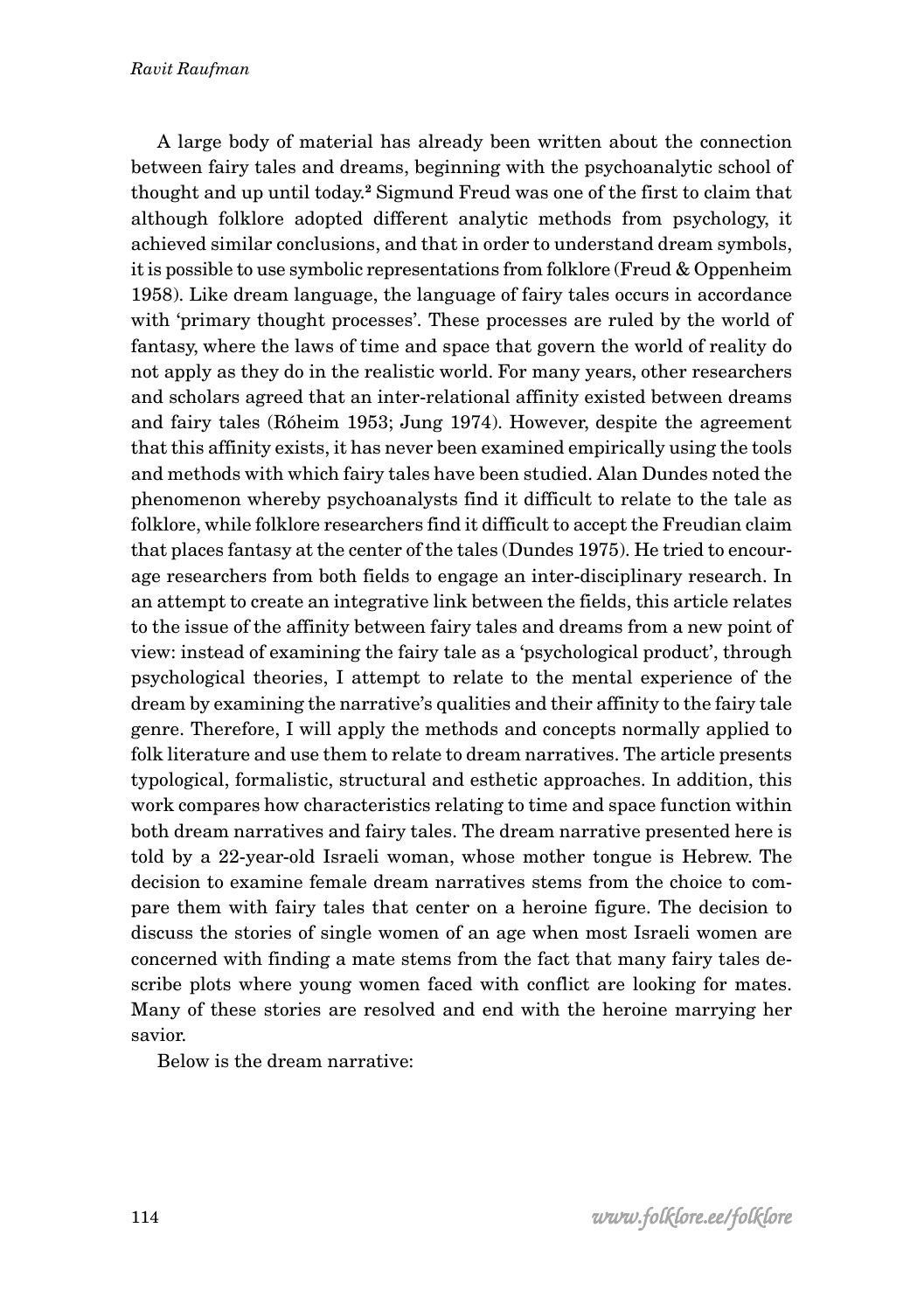[---] *I dreamt this dream a couple of days ago, and it was really impressive. I'm walking.* [---] *I am supposed to walk to Anna Frank's house, which has been locked up for many years. There are lots of locks on the door. Entering the building has always been forbidden and for the first time people want to forcibly break into the building and open it up to the general public. Well... it's in the basement, not the attic. You have to go downstairs and walk along a path in order to get there and there are many military forces, police forces and me together with them... They burst in through the first door and then there are many, many hallways and we walk on and look around. I'm always one step ahead. I glance at the door and one policeman tells me "hurry, go back". I try to understand why and ask what has happened, and he tells me that they have figured out that somebody is already in there. I was terribly curious about who is there because it is a totally closed place and I try to glance at the door but I can't see anything. He tells me: "don't look" and I ask: "why not?", so he answers: "because it's someone who kidnaps women, rapes them and cuts them up into small pieces and puts them here". Despite everything, I glance in again. Looking inside, I see a huge man, a colossus, something like four meters tall. I understand that in order to rape the women he must have to stretch their bodies; he is so much bigger than they are and I wonder how it is possible. And then… behind him… he stands in the entrance trying to understand what all the curiosity is all about and behind him I see very long stretched beds, the linen is stretched, and I see body parts and people tell me: "don't look…don't even try". I hide and people try to get inside. All the police and military forces try to get inside and he drives them away because he is much bigger… he is pink, naked, huge, with a very round face, not clear at all, there are no real eyes or nose, and maybe he is not really a human being. In my eyes he is, but he doesn't have any clear features. Something huge, some kind of a baby, a huge baby. He drives them away and… somehow they try again, overcome him and tie him up completely. Somehow he manages to lie down on the floor and I glance in again. He looks at me and at the very moment he looks at me, my teeth start falling out. He shuts his eyes and lies down as if dead – perhaps he is dead or maybe he has just fainted, it's not clear, but that's it. I catch my teeth as they fall, trying to put them back, but they fall out one by one and that's the way I wake up* [---].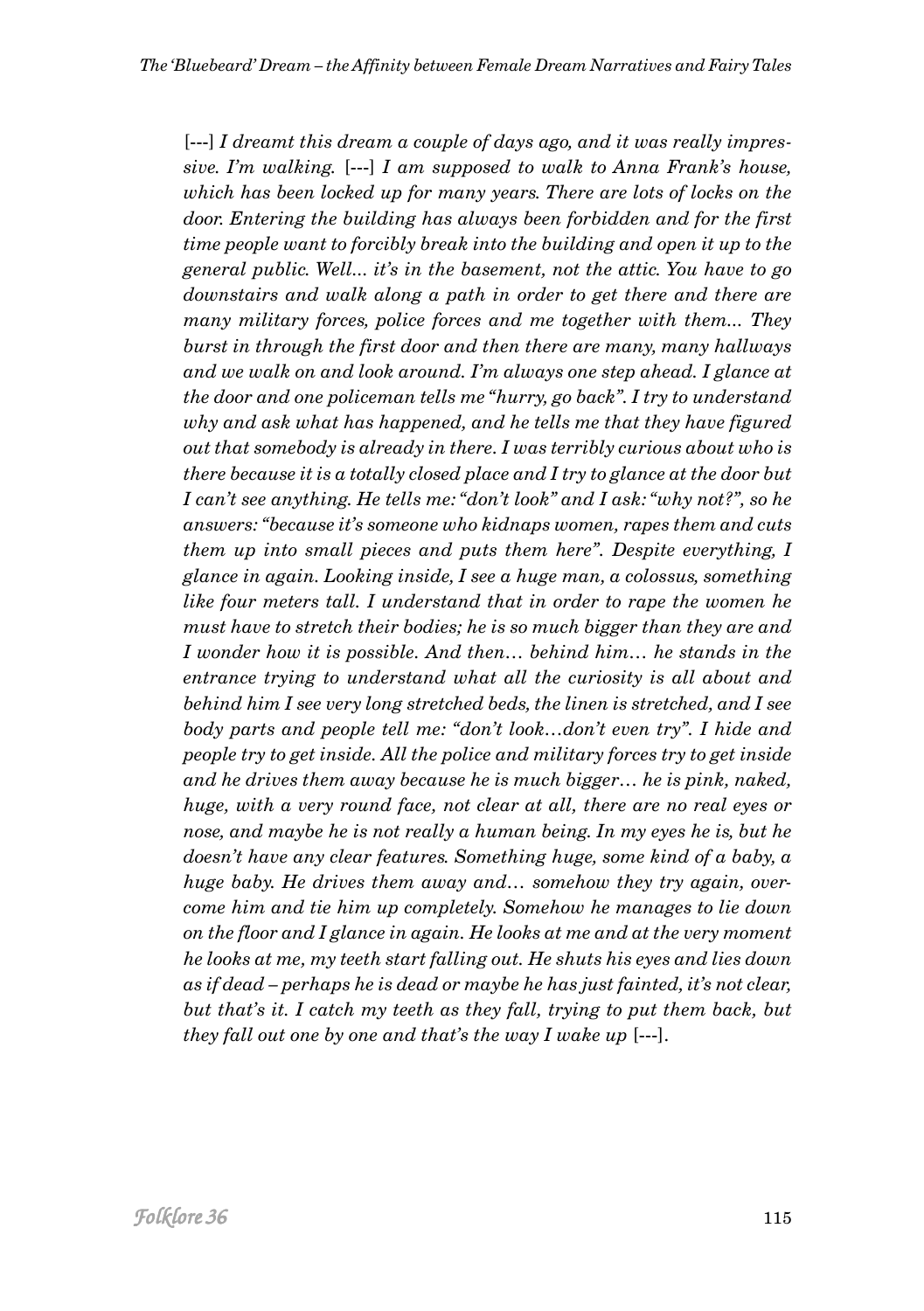## **FAIRY TALE CHARACTERISTICS AND THE DREAM NARRATIVE**

### **Supernatural Beings**

A salient component that appears in the dream narrative is the supernatural being, which is part animal and part human (F530 in the Thompson Motif-Index; see Thompson 1955–1958). This figure also frequently appears in fairy tales as a 'beast-groom'. Some fairy tales that focus on this type of character are *Beauty and the Beast* (AT 425) and several versions of the *Bluebeard* tale (AT 311). Although these supernatural beings often appear in fairly tales, they do not belong to this genre only. They also appear in sacred legends, myths and other genres. However, it is only in the fairy tale genre that they act within the same dimension as human characters (Lüthi 1982). For this reason, the hero expresses no surprise or fear when he encounters these beings. This is in contrast to saints' legends, where supernatural beings are perceived as gods or spirits and where a meeting with one of them is considered to be extraordinary and exceptional (Bar-Yitzhak 1987).

In dream narratives, many times, the teller makes comments such as "it wasn't logical" or "how can this be?" (as in the example presented here). There is a sense of wonder or amazement, which we do not find in fairy tales. However, it is important to remember that in these cases, the teller is not really the dreamer, but rather the dreamer awakened and marveling at her own story. The dream heroine takes part in the plot as a matter of course, the same way as the hero acts in fairy tales. Although the dream scenes described are horrifying (long beds containing severed body parts), the only reaction we see on the heroine's part is that of burning curiosity. There is no mention of any feelings of terror or confusion. This fact closely mirrors the formalistic principles described by Max Lüthi as being characteristic of the fairy tale genre: 'one-dimensionality', 'depthlessness', and 'sublimation and all-inclusiveness'.**<sup>3</sup>**

### **Time and Space**

Except for the figure of the heroine, from whose point of view the story is told (and which significantly differs from the way fairy tales are told), the other dream narrative characters are presented as possessing M. Lüthi's 'depthlessness' principle; or, as Shenhar, calls it 'a lack of psychological depth' (Shenhar-Alroy 1986). This sense of lack adds to the unrealistic aspect of the fairy tale. The marionette-like aspect of the characters and their transparent, automatic actions are all part of the way fairy tales are disconnected from reality. More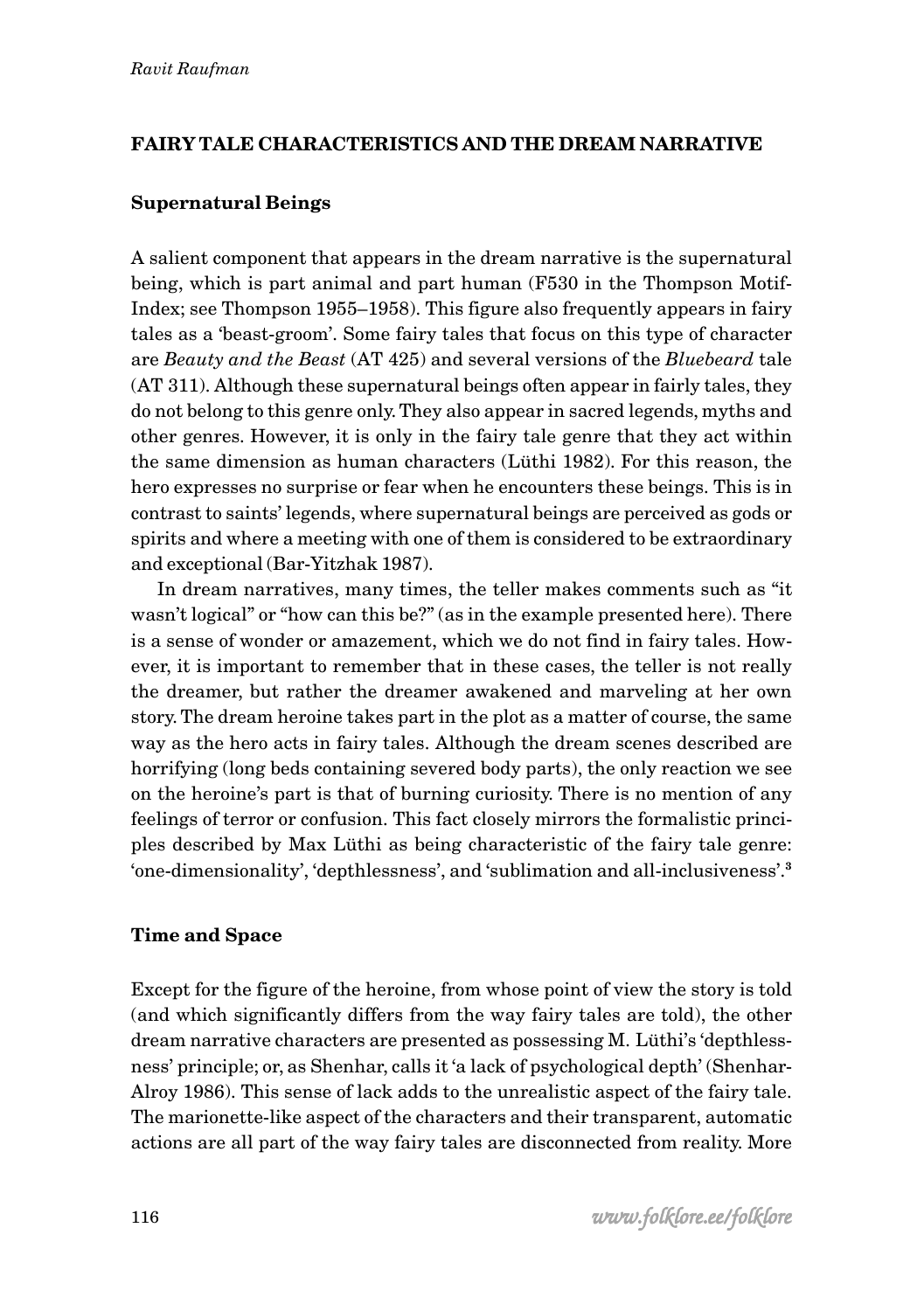specifically, Shenhar relates to this lack as it appears within the context of *Beauty and the Beast*. She claims that the character's conventionality is expressed, among other things, by the very brief description of the character that serves to draw only very general lines. This expression appears in many of the rich and varied tale motives connected to the 'beast-groom' figure. The dream narrative described here presents a beast-groom of supernatural proportions who interacts with the realistic human characters.

This fact is also true for another character that is only hinted at in the dream narrative: that of Anna Frank. Although Anna Frank does not actually appear as a real character in the story, her house serves as a spatial context. The story takes place in a realistic space that is unfamiliar to the Israeli teller. Lüthi notes that despite the fact that in fairy tales, the supernatural beings act along parallel lines with the realistic human characters, they actually belong to another, 'other', plane – for example, the forest or subterranean regions, from whence they come and to whence they finally return. This is in contrast to the space inhabited by supernatural beings in the legend genre (Lüthi 1982). As regards this spatial aspect, fairy tales and dream narratives are very similar. In the following dream narrative, the space inhabited by the supernatural figure is unfamiliar to the teller and she tries to enter this space by force. In the end, all of the spaces become one realistic space, centering on the internalexternal, entering-exiting duality. The well-known 'breaking into the forbidden chamber' plot becomes apparent. In other words, there is a room to which the heroine is forbidden entrance, but to which the supernatural figure has access. We should also note the importance of 'ownership' issues regarding this space. At the beginning of the story, the space is said to belong to Anna Frank – a historical heroine, with whom the teller, as a Jewish woman, shares an affinity. However, when the heroine finally reaches this space, it 'belongs' to another character entirely, one who is 'other' and which the teller cannot relate to. Therefore, the space appears to symbolize the struggles and conflicts existing between the opposing forces in the narrative. This struggle is also a common component appearing in fairy tales.

Another spatial quality found in fairy tales that also appears in dream narratives is that of the subterranean or underground spaces, where 'meaningful' events occur that have the power to change the existing order of things. An example of these types of events occurring in such a space appears in the fairy tale *The Three Feathers* (Grimm 1992: No. 63). In this fairy tale, the King promises his kingdom to the son who can bring him the most beautiful carpet, ring and maiden. Only the youngest son, who ventures underground, brings back the requested treasures. Supporters of both Jungian and Freudian psychological schools of thought perceive this underground space as representing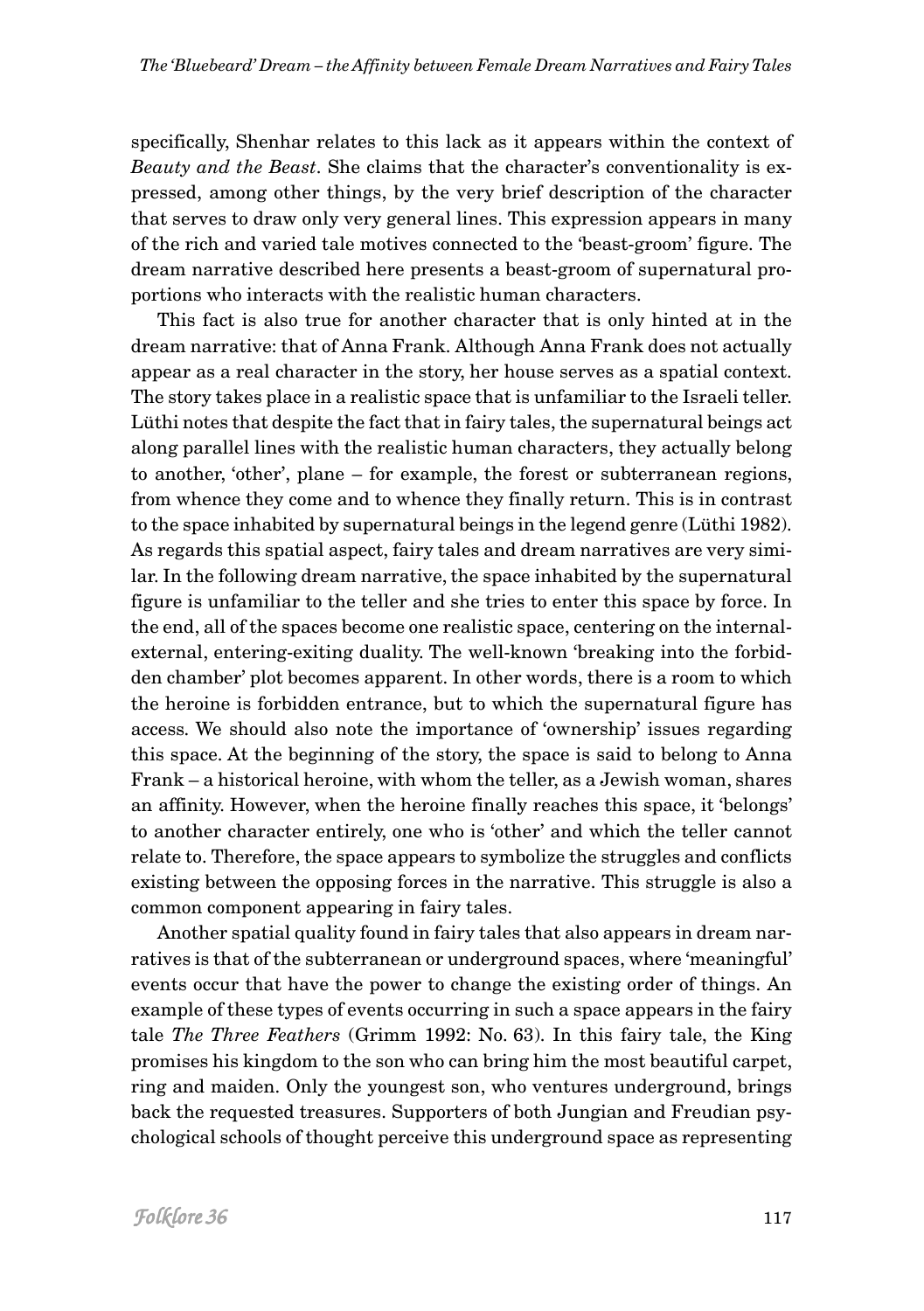the realm of subconscious thought. Therefore, 'going underground' is mandatory in order to develop one's self-awareness. Bruno Bettelheim explains that within the fairy tale context, descent into a subterranean space represents the hero's journey into the recesses of his subconscious mind, the source of all beliefs and insights (Bettelheim 1976).

Marie-Louise von Franz (1978) associates this space as having a feminine quality. She states that the prelude to the story *The Three Feathers*, presents an imbalanced family, comprised only of men. This situation symbolizes a patriarchal society lacking any feminine principles. Only by descending into the subterranean regions can the unconscious feminine principles be regained for the benefit of the individual and society as a whole, without which a healthy, integrated existence can never be attained. In the dream narrative, the heroine clearly points out that the events of the dream are occurring in the cellar, not the attic, as they were said to have occurred in reality in Anna Frank's house. The heroine repeats this fact twice, thereby emphasizing that her dream journey is a journey into the realm of unconscious elements. This fact coincides with the way the dream is perceived – as an unconscious agent. In reality, events take place in one place, but in the dream they occur in another place. In this way, the dream narrative reveals important elements indicating its affinity with other narratives: the hero is not satisfied with the indicated scene of action, repeating the fact that the space in which the action appears is unexpected and differs from the accepted, social and cultural conscious space regarding Anna Frank's house. Seeing as the fairy tale is the folk genre most closely related to the unconscious because of the way its fantastical components function; the spatial issue in the dream narrative, including the descent into an underground space, serves to strengthen its affinity with the fairy tale genre.

The issue of time is more complex. The period of events is seemingly a known entity – sometime between the period following WWII and the time when the narrative is being told. From the teller, we understand that the heroine arrives at the place 'years' after the death of Anna Frank. Even though we can more or less calculate the time when these events occurred, we still experience a sense of 'going back in time', a sense of 'once upon a time' as is the tradition in fairy tales. This is not a direct result of the time of action in the dream narrative, but is merely hinted at in the plot – in other words, WWII. This veiled plot sequence does not actually occur in any concrete manner, but rather serves as a contextual framework. A gap is created between the time the teller begins telling her narrative (she states that she dreamt the dream 'a few days ago') and the beginning of the veiled plot. The contrast between 'a few days ago' and 'many years' reveals how parallel time periods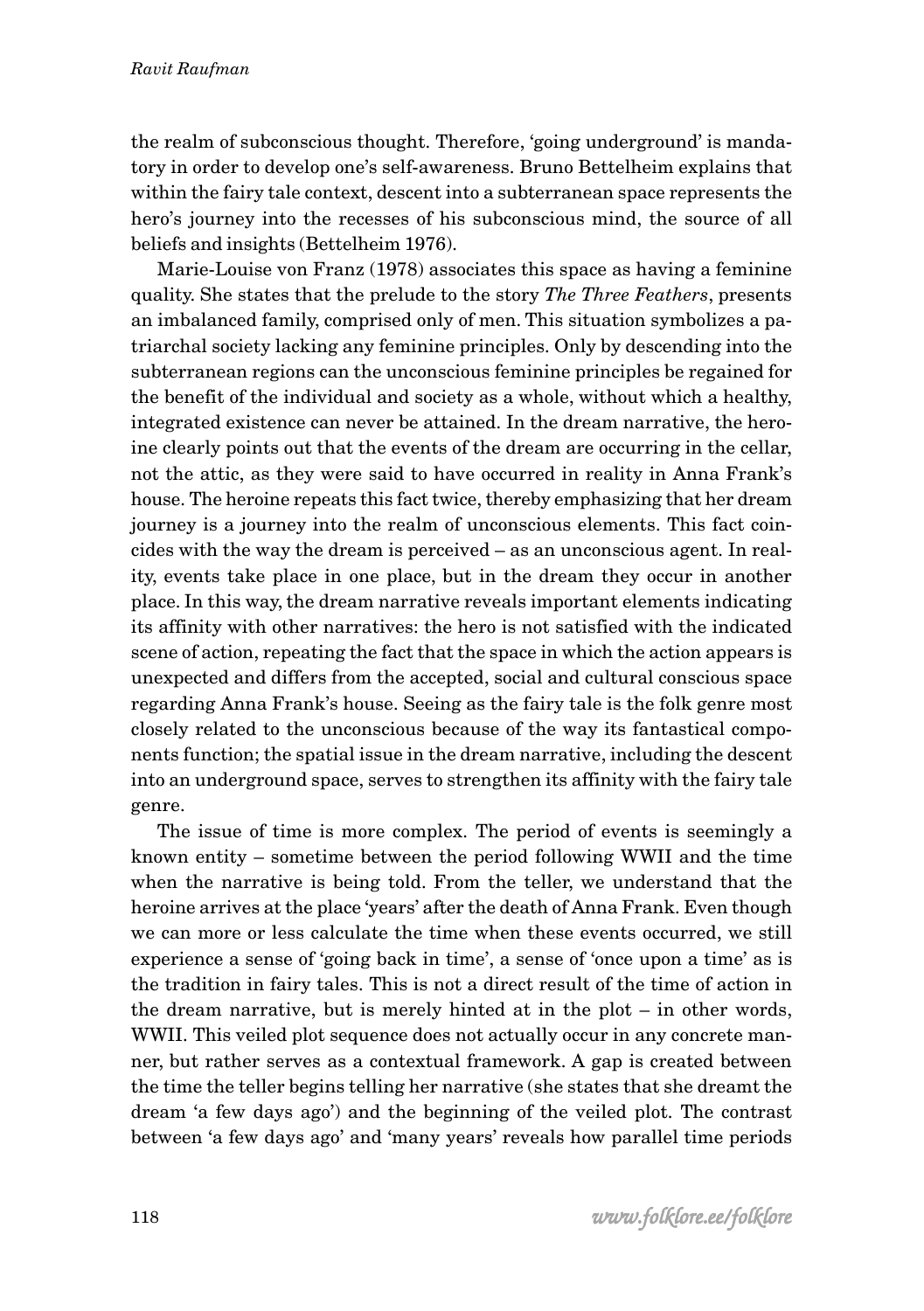are at work in the narrative: the time when the dream takes place and the time in which the **events** of the dream take place. This type of parallelism is a clear reflection of the multiple voices and signs that appear within the dream narrative.

The reported dream time, or as Lubomír Dole*ž*el (1976) calls it, the 'time of action' – that is, the time period when the plot actions take place – is interesting as regards the affinity between dream narratives and fairy tales. According to William F. H. Nicolaisen (1984), although no specific day or other time period is indicated, the quality of the characters and the space helps define the chosen time of action: the space where the dream events take place is Anna Frank's house. The diary that unveils the historical story, which serves as a contextual framework for the dream narrative, tells a coming-of-age story, a story of childhood, youth, growing up and falling in love. This is also the typical time of action in fairy tales. The heroine examines this period from the perspective of another time period – our own time, the present time. In this way, as was the case with the spatial issue, we see the progression of two parallel timelines. Parallel time periods also stress the multiple voices within the dream narrative and this similarity also serves to enhance the narrative's affinity with fairy tales, while at the same time, examining it from a continuously shifting point of view.

# **Examining the Affinity between Dream Narratives and Fairy Tales through Morphological Characteristics**

Vladimir Propp's (1968) essay *Morphology of the Folktale* is the most complete and systematic essay presented by the formalistic school regarding the researching of folk literature. In this essay, Propp differentiates between two types of components found in fairy tales: *constant components* (which are analytical concepts including narrative-roles and functions) and *variable components* (such as dramatis personae and actions). V. Propp identified seven narrative-roles: the hero, the false hero, the dispatcher, the villain, the donor, the helper, the magical agent, and the princess and her father the king. Out of these seven roles, we can identify three in the dream narrative presented here: the teller, who fulfills the role of the heroine sent out on a journey; the man-beast who fulfills the role of the villain, who poses a threat to the heroine's life; and the policeman, who may be considered to fulfill the role of the helper. Although the teller describes a certain amount of struggle in her confrontation with the policeman, who tries to repress her curiosity; on a plot level, the policeman possesses savior qualities. He protects the heroine and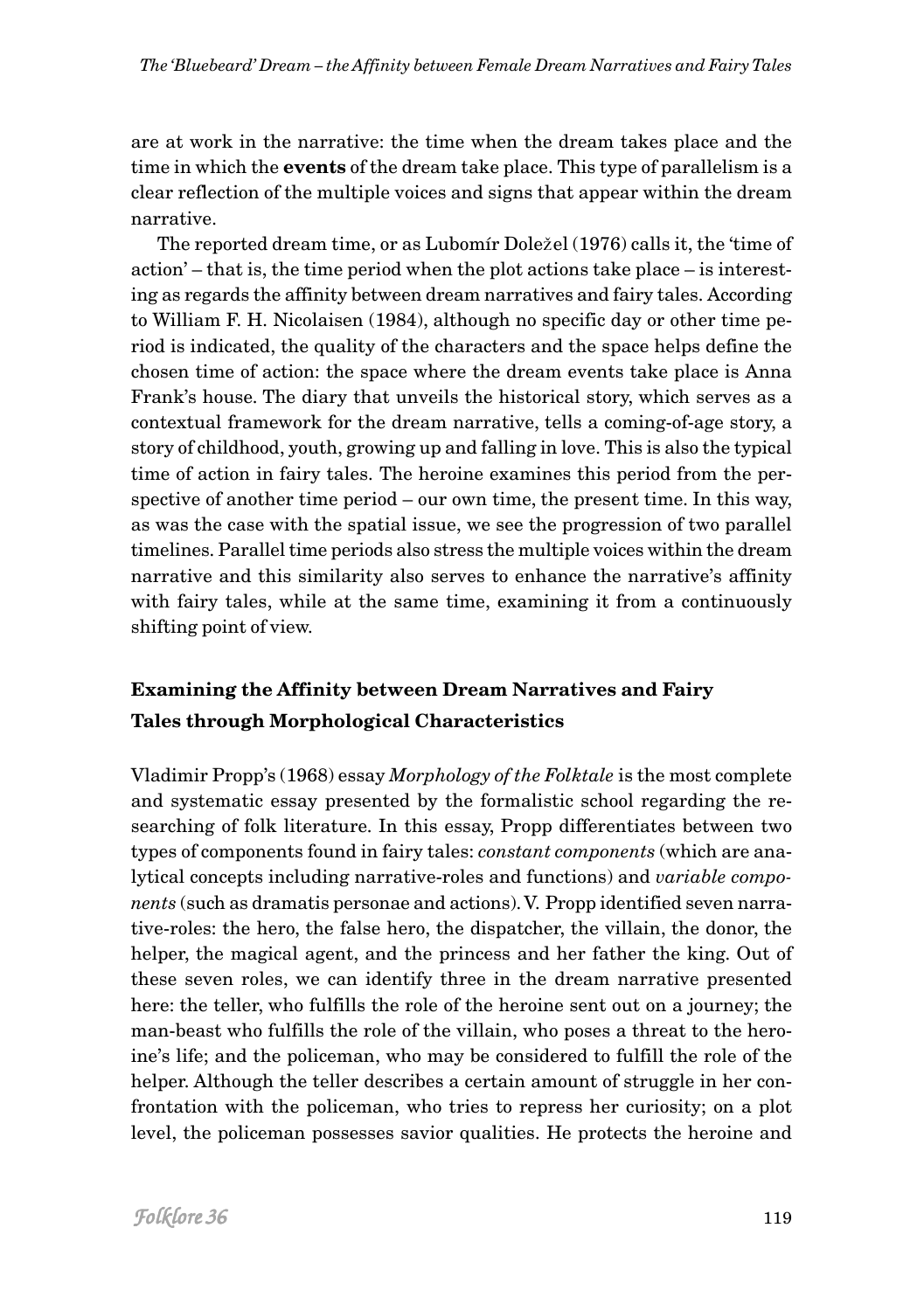the others who try to fight against the villain. Out of the 31 functions identified by V. Propp, we can clearly identify several in the dream narrative presented here:

The primary situation – a lack (abstinence): This is a typical fairy tale situation, which usually opens with a description of a family scenario, where one of the family members is leaving the home, i.e. the parents travel to a far-off place or die; the children go out into the world alone. Shenhar relates to this aspect in fairy tales that deals with the issue of coming-of-age and growing up. Folk tales most often begin with introductions depicting perfection and harmony, but this type of tranquility is never a fundamental principle in fairy tales. As soon as a peaceful family framework is presented, it is quickly shattered as the opposing forces of the different characters' personalities become apparent (Shenhar-Alroy 1986). Aliza Shenhar-Alroy notes that this struggle is often hidden from the reader's view – we are not witness to the conflicts that exist among the family members, but they are nevertheless expressed: the youngest son leaves home; his complete disconnection from his parents and family members; and his long wandering journey. The youth who leaves his family is no longer able or no longer wants to continue living within the family framework he was born into. He strives for a new and different life. Usually, there is no evidence of the son being rejected by his family or society (for example, by a stylized ceremony or a coming-of-age ritual). Rather, it is the son who chooses to go out into the world on his own initiative because he prefers to disconnect from his parents' authority or from an oppressive familial framework.

Many heroines begin their narrative journeys after losing their mothers and/or being forced to suffer at the hands of an evil stepmother. They are often sent away from home or forced to suffer from hunger, poverty or all of the above. In the case presented here, the heroine goes to Anna Frank's house. That is, she goes to the house of a girl who was taken by force from her home and brutally killed together with her family. Anna Frank is a symbol of the victimization of an entire people. From this aspect, even before the real plot begins, we are indirectly introduced to the embodiment of human evil, with the heroine in the role of the victim, as she is part of the people who were destroyed. This plot detail is similar to those of fairy tale princes who lose their kingdoms and must set out on long journeys. Even more, it is reminiscent of those good mothers who die, leaving behind valuable objects for the heroine to take away with her on her journey. The mere mention of the words: 'Anna Frank', bring to mind the other missing words: 'her diary'. It is impossible to talk about Anna Frank without talking about her diary. Anna Frank's diary is a valuable object, which resides in the collective memory of the Jewish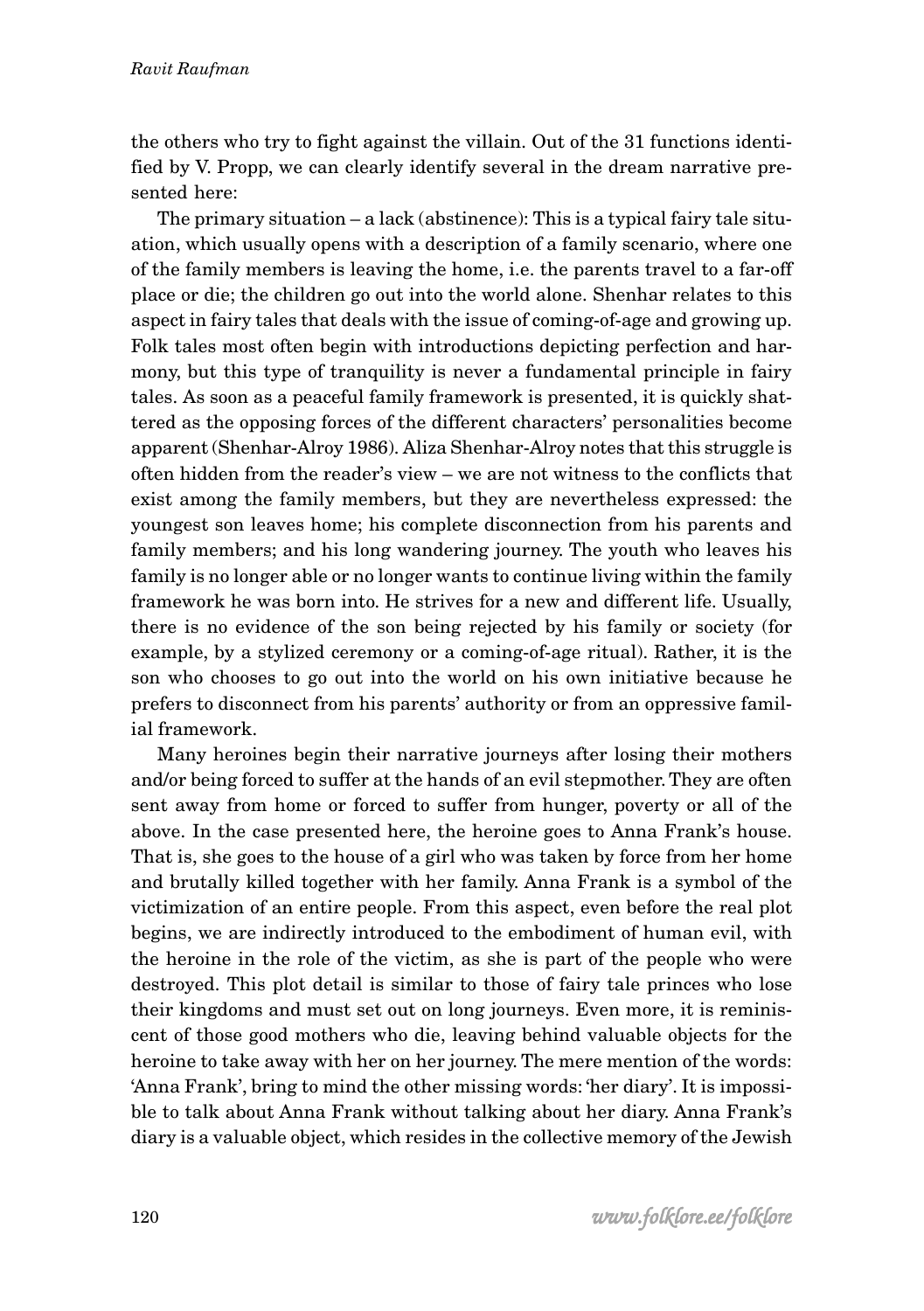people, and is ultimately connected to the development of the dream heroine. The dream teaches the heroine about her past: it reveals the secrets, anxieties and desires of a young girl on the verge of becoming a woman, a girl who was on an emotional journey with a young man. At the height of this emotional journey of young love and passion, her very existence was threatened. This danger finally brings about her complete destruction. The heroine of the dream narrative, who is also on a journey fraught with hidden dangers and possibilities, knows that within the pages of this diary are important truths about life and love. From the perspective of the Anna Frank story as a contextual framework of the dream narrative, we can assign each dream character with an historical, archetypal parallel, which lends additional meaning to both the characters and the plot: In the dream, the kidnapped, raped women are found in the place where years before atrocities took place, atrocities which raised serious questions and doubts about human nature. For the Jewish people, the Nazi enemy was akin to a monstrous beast, whose humanistic qualities were extremely doubtful, similar to the man-beast in the narrative. Therefore, the much-emphasized lack attributed to fairy tales receives a great deal of expression in this dream narrative. Like fairy tales, it expresses a plot-based power, a driving force, which compels the heroine to investigate her past. Through this journey, the heroine discovers her own determination, curiosity and courage.

Functions 2–3 are the existence and breaking of forbidden taboos, which always appear together. In the dream narrative presented here, the heroine is denied entrance to a forbidden room, but she refuses to be denied. Functions 4– 9 are only hinted at in the narrative. These functions describe the way in which the villain hurts the hero or his family. In the dream narrative, the sorrow and sufferings of the heroine's family members as victims of atrocities are only hinted at. One function, which is clearly represented here; however, is Function 10, which reflects the hero setting out upon a journey. In the narrative, this role is fulfilled by the heroine, who goes to Anna Frank's house. Although the dream narrative does not provide us with a specific reason for this action or explain how the heroine arrives at this space, since the space has become a tourist site, we can assume the heroine goes there as a tourist. Like many others before her, she goes to Anna Frank's house to learn something about her past. The curiosity and passion for discovery that characterizes her strengthens the assumption that she sets out to discover something, which supports the claim that Function 10 is operating here. An additional function appearing in the dream narrative is Function 16: when the hero and villain meet face-to-face in battle. In the dream narrative, the heroine comes face-toface with the 'giant', who fulfills the role of the villain as a result of certain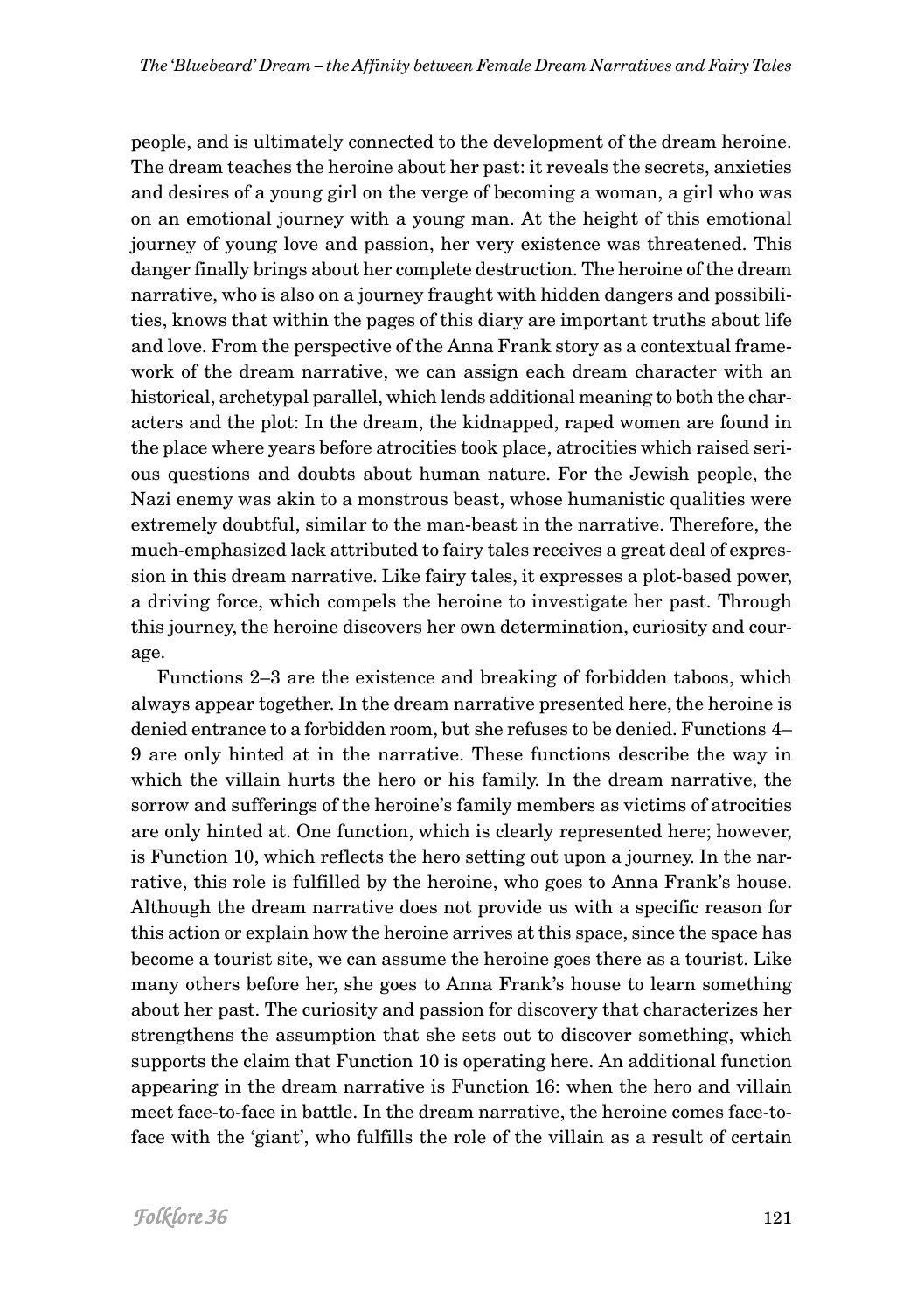atrocities he committed upon the women he kidnapped. Differently from fairy tales, this lack fails to be fulfilled and is never put to rights. The heroine fails to save the other women, as happens in some of the *Bluebeard* versions. We also have no information regarding whether or not the heroine saves herself. Quite the opposite seems true, in fact, as the heroine loses her teeth at the end of the dream narrative. This is very different from the way fairy tales end and has great significance, which will be discussed further on in this work.

### **The Heroine Who Poses Questions**

The dream narrative rarely describes speech. Instead, things are described through the subjective world of the teller. In this way, the dream narrative differs from the fairy tale where speech is common and where the plot advances through action (Lüthi 1982). However, when speech does appear in the dream narrative, it appears as it does in fairy tales: in the form of dialog. In the dream narrative there is one dialog which takes place between the heroine and the policeman. Dialog is in keeping with the auditory criteria that tend to appear in fairy tales. According to Axel Olrik (1965), other auditory criteria are the use of the number 'three', rhetorical questions and repetition. The dialog between the heroine and the policeman includes three taboos and three questions, thereby fulfilling the aspects of the use of the number 'three' and repetition. The policeman tells the heroine to stand back and warns her not to look. He then goes on to tell her about the threat that exists within the house. First, the heroine asks: 'why?' Next, she asks: 'what happened?' Finally, she asks: 'why shouldn't I look?' Although the policeman's answers do nothing to dissuade the heroine (they actually increase her curiosity), she stops asking questions. From this, we conclude that her repetitive tri-fold asking is not only plot-related, nor does she really need a reply; her questions rather serve to fulfill formalistic-auditory characteristics of the narrative, similar to the way these things appear in fairy tales.

The dialog between the heroine and the policeman drives the plot forward as the meeting produces tensions that emphasize the polarity between the characters – in this specific case, a polarity based on a sexual- and statusrelated background. The characters have opposing motivations apparent in the replies elicited by the heroine's questions. This is reminiscent of the fairy tale heroine who poses riddles (AT 621, AT 851A). These stories depict a young maiden who poses riddles to potential suitors who wish to wed her. If they fail to answer the riddle correctly, they are put to death. Therefore, the struggle is not only to win the maiden's hand in marriage, but a struggle between life and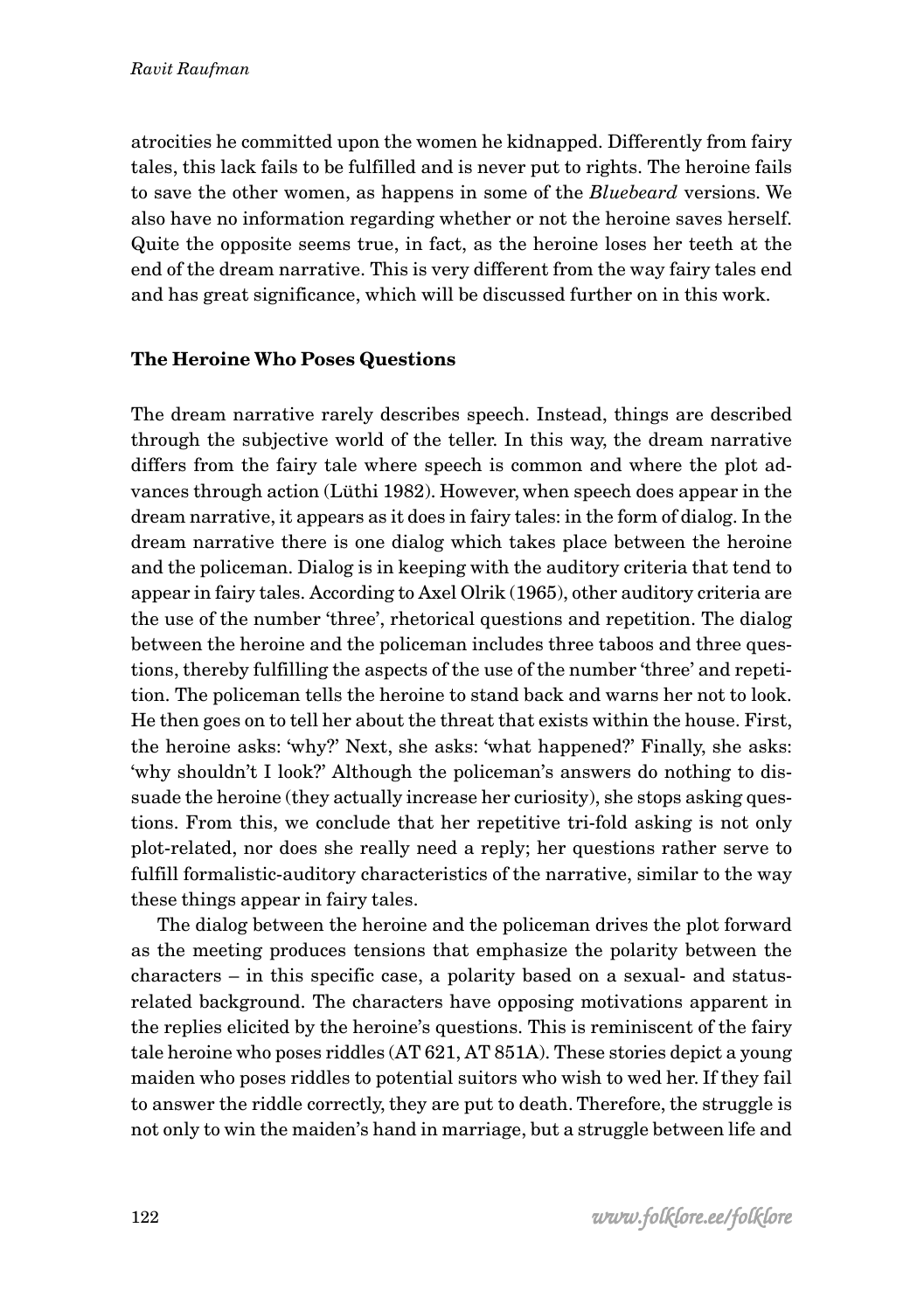death. In structural terms, we may relate to the dual man-woman opposition as a mediating concept for the dual life-death opposition. From this point of view, we can say that the man-woman polarity is a more refined form of the life-death opposition (Lévy-Strauss 1963). Therefore, asking questions relates to survival functions, for both women and men, in opposing directions. The strength of this viewpoint serves to explain the way in which the dream narrative ends – it is unclear whether the ending is good or bad. Most important to the present discussion is not our understanding of the relationships between the characters, but the way in which the narrative reveals the story's hidden, underlying meaning. The conflict between the heroine and the policeman takes place through dialog and, more specifically, by the heroine asking questions. The affinity between the dream narrative and the fairy tale genre is made apparent by these formalistic-auditory elements. The heroine who asks questions – a construct commonly seen in fairy tales – was 'chosen' in the dream narrative as the preferred means of expression for presenting the struggle between the central opposing forces.

### **The Affinity between the Dream Narrative and Tale Type AT 311**

Tale type AT 311, called *Bluebeard* or *Three Sisters Rescued from the Power of an Ogre*, includes six plot stages: 1) the forbidden chamber – the ogre takes the sisters away against their will, housing them in his castle and forbidding them entrance to one room, which they enter despite his decree; 2) the ogre kills the sisters for their act of disobedience; 3) their youngest sister rescues them; 4) the sister deceives the ogre by carrying a bag 5) the sister disguises herself as a bird; 6) the sister punishes the murderer.

An edited version of the Bluebeard tale written by Charles Perrault and published in 1697 (see Perrault 1697), tells the story of a rich man who is so hideously ugly that no woman will wed him. He meets three maidens and the youngest is kind enough to marry him. One month after their marriage, he goes away on a trip, leaving his young bride at home. He leaves her with a ring of keys, warning her not to enter the small chamber in the cellar. She breaks her promise, enters the forbidden chamber and discovers all the bodies of Bluebeard's former wives, with their throats cut. Despite all her efforts to clean the key, she cannot get the blood off. When her husband returns, he discovers what she has done and threatens to kill her, giving her fifteen minutes in which to pray. She and her sisters call their brothers to their aid; they come and kill Bluebeard. The youngest sister shares her wealth with her brothers and marries a kind man who helps her to overcome her hardships. The Grimm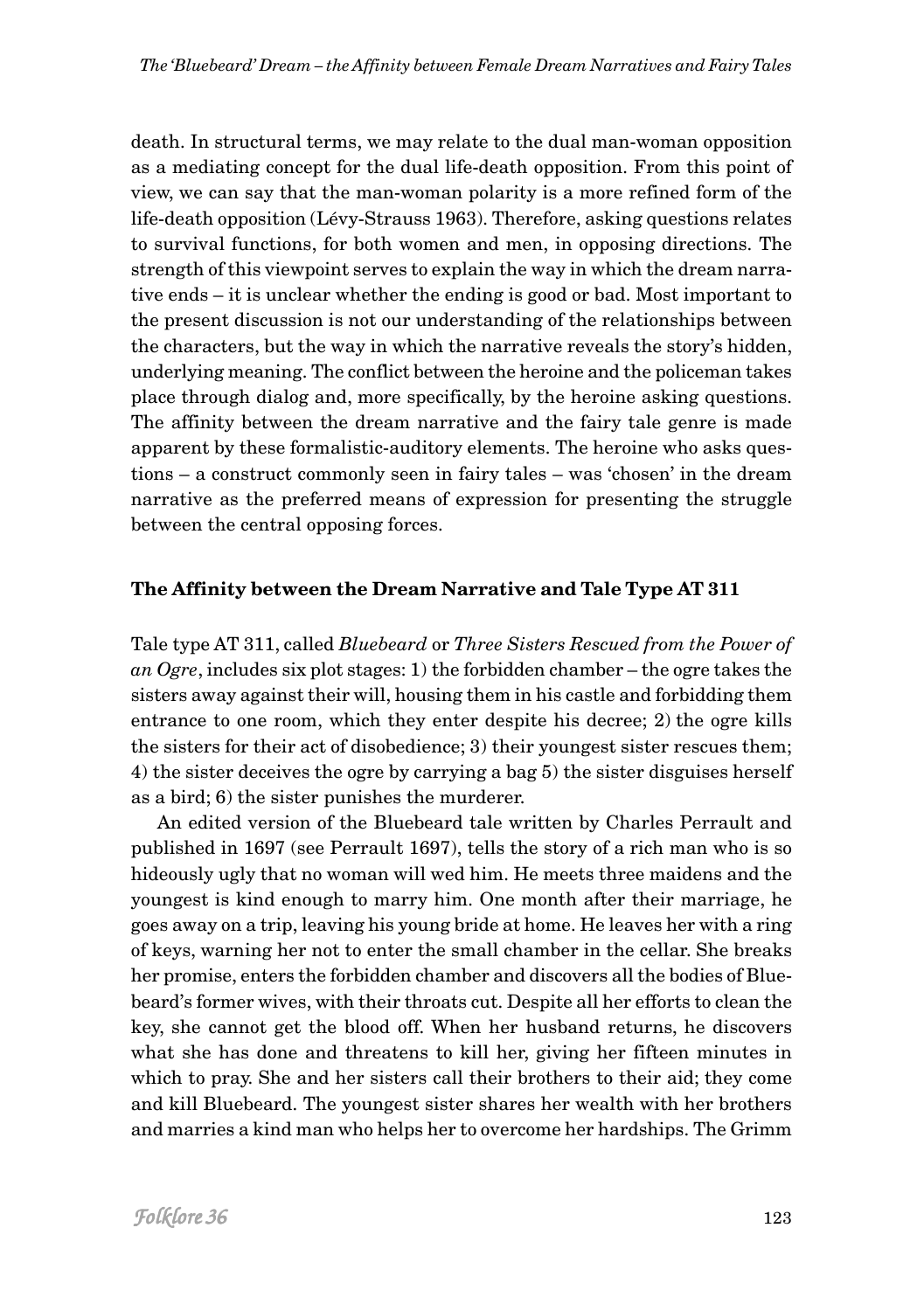Brothers' version is very similar. According to this version, there is a king with a blue beard; the maiden, despite her fears, agrees to wed the king in accordance with her father's wishes. At the end of the story, the girl's brothers bring her home together with all of Bluebeard's treasures. Perrault derived two morals from this story: the first teaches girls not to be overly curious; while the second, in contrast, states that women have something to say against men's authority. Both relate back to a time when men enjoyed absolute power and women were blamed for bringing about unwanted change. This story has many versions, especially in the 19th century, when the main issue was that of women's curiosity and the object of the key is the central motif. This story was, of course, intended mainly for a female audience.

Post-modernist scholars claim that the Paradise of an absolutely patriarchal society was lost when women's curiosity opened the door to a room full of blood (Zipes 1979; Bacchilega 1997). The knowledge gleaned by breaking into the forbidden room is the key to the heroine's salvation. For the heroine, the test is whether or not she can achieve this knowledge and use it to help her overcome her own death. The story presents the survival instinct in the face of the death instinct, represented by the Bluebeard figure. It is interesting to see how the dream narrative can be understood in light of these interpretations and what relationships exist between Perrault and Grimms' masculine versions and the feminine narrative raised in the dream story.

This dream narrative is rich and complex and cannot be discussed fully within the framework of this work. Regarding the present discussion, there are two aspects which may serve to shed light on the relationships between the dream narrative and fairy tales: the first aspect relates to the parallelism between the closed room as a common motif and the dream, as a 'closed room' in itself, which is 'opened' once the story is told. By relating her dream narrative, the heroine reveals details even she was not aware of, products of her unconscious thought processes. While telling the story to a psychological researcher (myself), the teller is apt to be distracted by issues such as how to interpret her dream. These types of questions lead to the act of censoring or editing, which, in turn, may complicate things, but the dream, in its own way, bypasses the censoring. That is to say, the dream action, like the intertextual content, deals with the issues of discovery and concealment. The dream story is the heroine/teller's way of saying things without taking responsibility for them. On one level, she tells the story of one woman to another; and on another level, she sends out conscious and unconscious messages to a wider audience. What is achieved in the end is an interweaving of multilayered speech, a tapestry-like text of voices comprised of the heroine's voice and the teller's voice.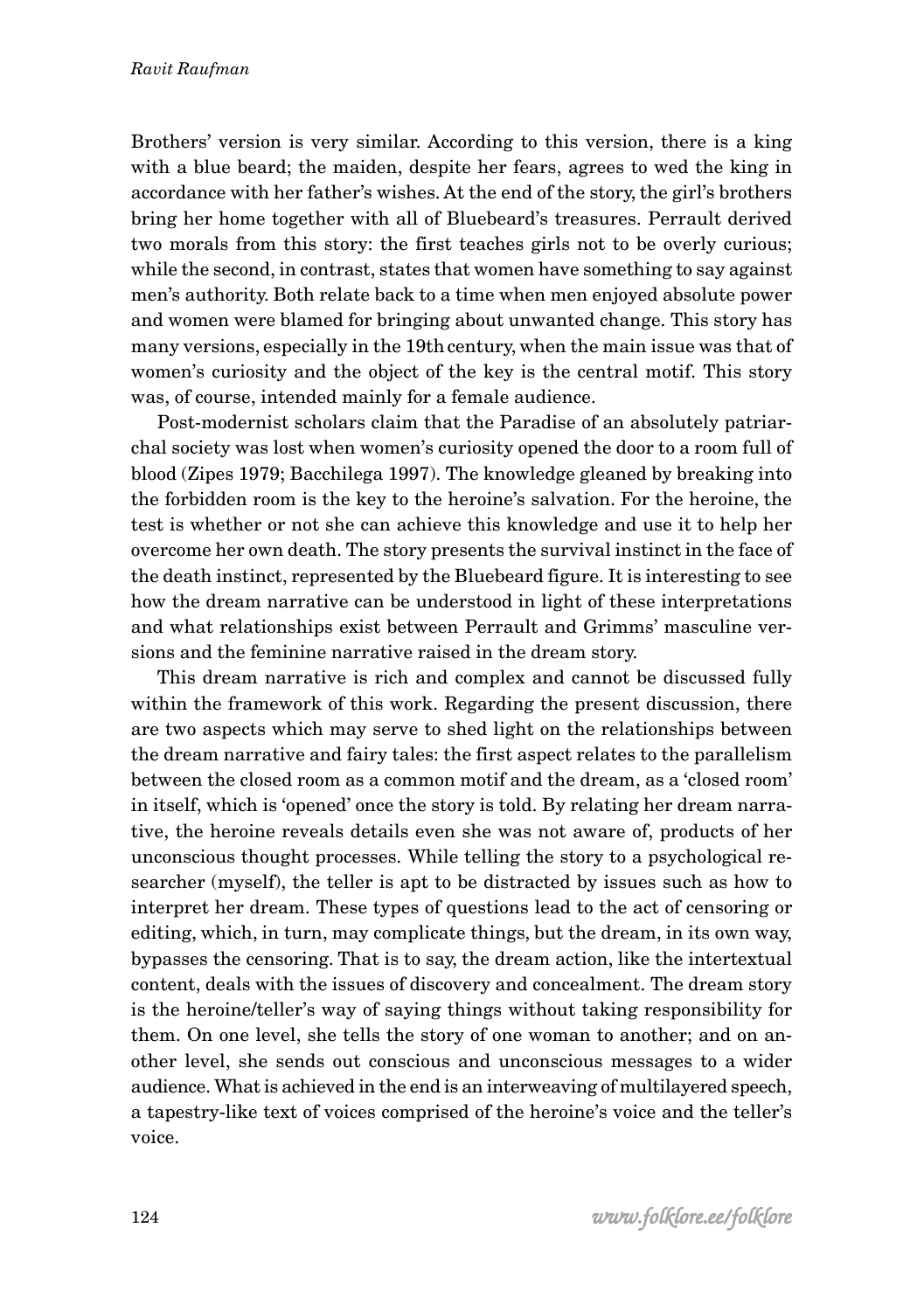It is important to note the expression of these characteristics, and the experience of the danger of losing control, as they appear in the dream narrative itself: the dream narrative deals with a closed room, which for very many years, was 'really locked'. Whom this room belongs to is a riddle that must be solved, similar to the enigmatic character of the dream itself. The question that arises is 'how can we open the locked room?' The dream story suggests 'breaking into the building and opening it up to the general public'. From the heroine's point of view, she prefers to set out on a private journey of selfdiscovery, even though it entails danger. If we imagine that the locked room is the woman's hidden world, we see that this is a struggle against society's penetrating into this world. The only option, from the point of view of society, is to enter by force. Society relates to the situation as a military action, which calls for the use of military and police forces. The dream heroine fights against these forces, so the dream narrative presents two ways to approach and solve the mystery: society's way and the personal approach. We can view the heroine's story in a similar manner: on one level, the heroine's story is revealed to the general audience and on another, it remains extremely personal. The masculine narratives present the locked room as belonging to the man. The woman, in her dream narrative, on the other hand, also presents these things on a conscious level. At the same time, on an unconscious contextual level, the locked room – that is to say, the dream – belongs to the heroine and she guards it as her own.

The second aspect is connected to the different ways the dream narrative and the fairy tales end. The *Bluebeard* tales have a good ending, in the tradition of fairy tales. The dream narrative, on the other hand, like many other dreams, ends up having a nightmarish quality. One way to understand this difference is to view the good ending of fairy tales as a compensation for the bitter ending of the dream narrative. The fairy tale is a conscious mental expression, more organized and designed than the dream story. By means of various additions, the fairy tale can control the threatening and chaotic world order expressed in dreams, thereby enabling an illusion of control and order, so necessary to human functioning. In addition, this difference may also express the gaps of interests between the male and female voices: Perrault's male version (as well as the versions written by women under the same influences from within a patriarchal society) and the Grimm version, provide the narrative with a good solution, at the cost of silencing feminine hardships and the feminine questions, which do not get answered in the dream narrative.

Alternatively, the different endings may also be understood as a struggle not only between the male and female voices, but as a fragmentation of the female voice itself. This voice is at work both in the fairy tales and the dream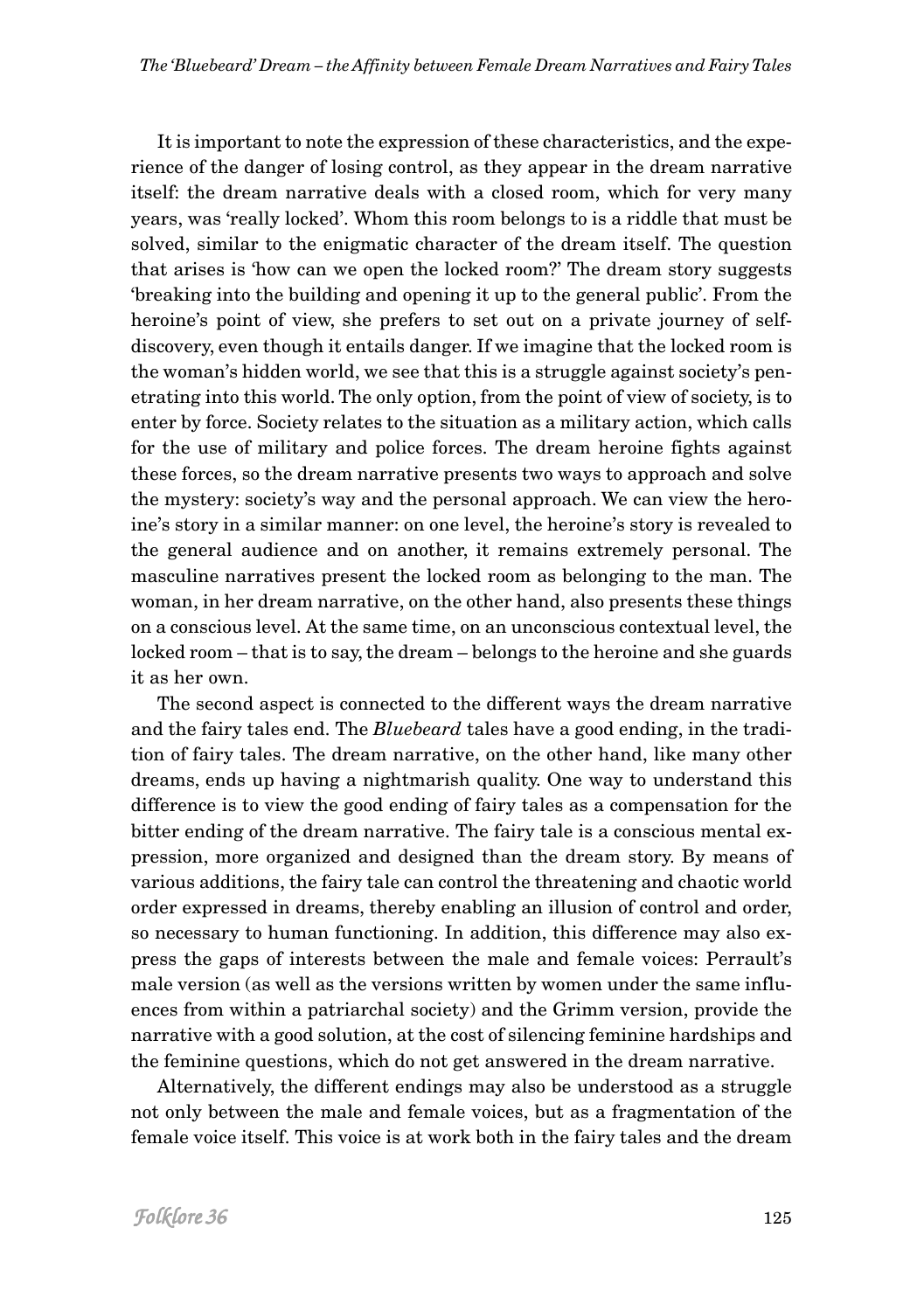narrative and can be identified by the way the characters in the dream story are set up: there are two female and two male characters: *Anna Frank* – the historical figure of a dead girl, *the heroine* – a character driven by curiosity who loses her teeth at the end of the story, *the policeman* – whose character is based on a collective hero type (the police and military forces) and *the manbeast* character. Both male figures are living characters possessing physical or social power. In contrast, the female figures represent death. This situation is in direct opposition to what the fairy tale suggests about Bluebeard. A possible explanation for this significant difference is the fact that both genres express different aspect of women's life. The fairy tale expresses life, while the dream narrative expresses death. This may be explained by the fact that the fairy tale is a social story, which occurs during waking hours and actively functions in shaping society and its messages. On the other hand, the dream narrative occurs during sleep and expresses the feminine experience on a personal level. The woman, as a story-telling entity, close in nature to the life cycle, expresses this in her story by the cyclical nature of day and night, life and death. This is also true for the relationship between the feminine characters: in many fairy tales, the birth of one heroine causes the death of another heroine. After Snow White awakens from the magical kiss, her (step)mother dies; after Snow White is born, her real mother dies (in the later Grimm versions). This fact does not necessarily indicate an expression of competition between the women, but rather serves to express the cyclical ways of nature, growth and renewal, together with the horrors that accompany them. In the example of the dream story, without the death of Anna Frank, the heroine would not have arrived to that specific place. From this point of view, the different endings in the dream narrative and the fairy tales do not express a compensatory element, but rather suggest that we should not relate to the genres as being two separate genres, but rather as one complete entity. Through the narrative communicated to a wide audience and told during waking hours, the heroine tells a story about life, where she struggles against the powers of death and destruction represented by *Bluebeard*. Female curiosity is a dangerous power, but it is also a life-enhancing one. This is also a story about breaking into a locked room or, in other words, women's levels of openness towards society. Alternatively, through the more personal narrative that is the heroine's alone, created during sleeping hours, which does not serve a societal function, the heroine relates a story of isolation and loss. The integration of both of these narratives creates one complete story, which relates a tale of life and death, day and night; the story of a heroine who breaks through into the locked room, but who is also locked within it.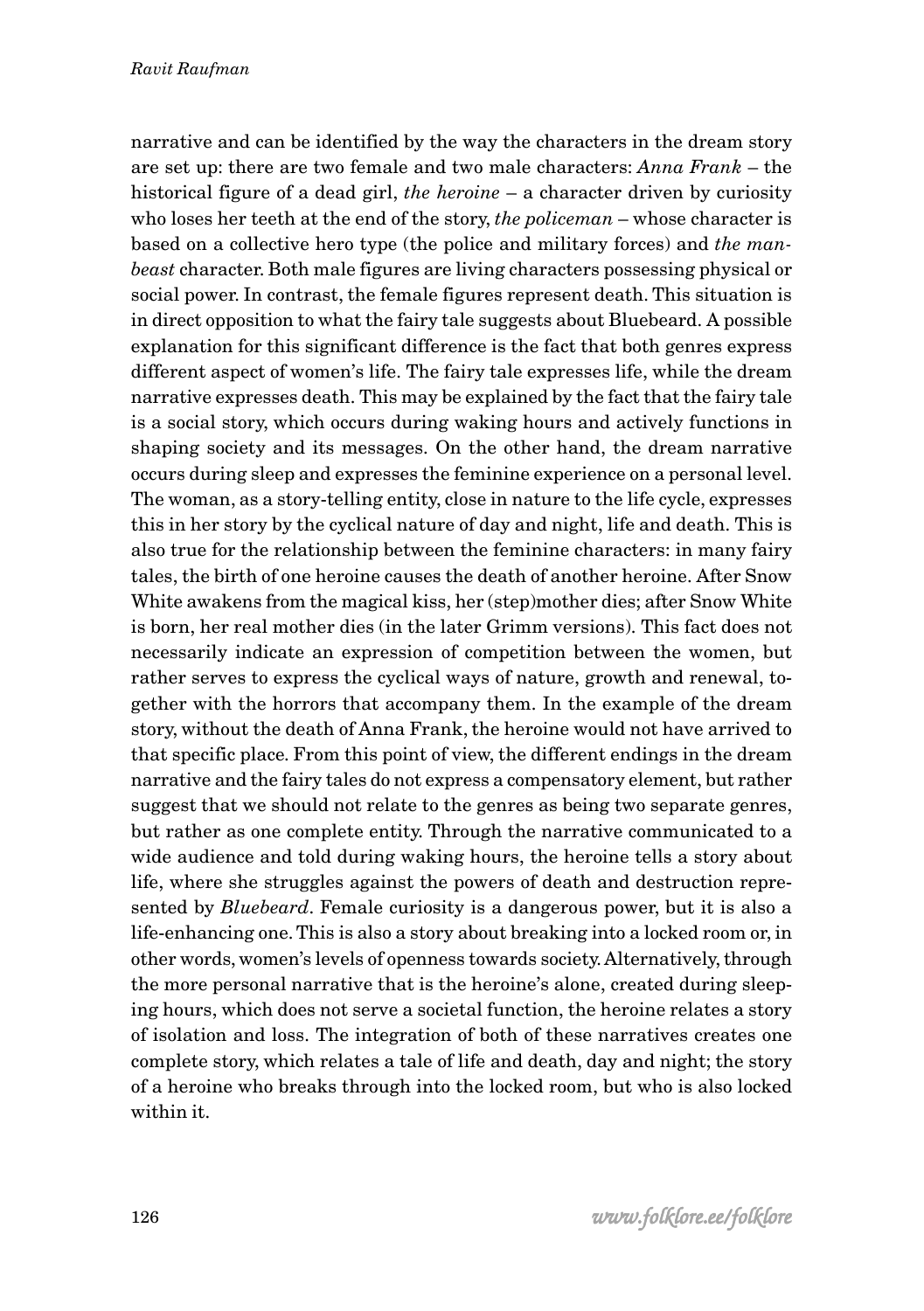To conclude, this article highlights the affinity between dream narratives and fairy tales and shows how we can approach the dream narrative using tools and methods taken from folklore research. Identifying this affinity and recognizing the similarities between the dream narrative and the *Bluebeard* fairy tales help us to learn about the feminine voice in fairy tales. This action is necessary in light of the masculine versions this fairy tale has undergone over generations. The gaps between the two types of stories, especially the difference in the endings, help us to understand the place of women in relation to subjects like breaking taboos, breaking into closed chambers and encountering male counterparts. The feminine dream narrative, in contrast to fairy tales, does not try to silence female hardships that arise when encountering a threatening male presence. This story reveals the complex possibilities of entering closed rooms.

### **COMMENTS**

- **<sup>1</sup>** This paper is based on my PhD dissertation, which deals with the affinity between female dream narratives and fairy tales. Within the framework of the study, seventy-eight dream narratives were recorded, told by fifty-two single women at ages 18–30. The research population was chosen on the assumption that these women are occupied with finding a mate, similarly to many heroines in fairy tales.
- **2** The second chapter in the PhD dissertation examines various psychological approaches to dreams, including those presenting the similarity between dreams and folk literature (see Raufman 2004).
- **3** In the book *The European Folktale*, M. Lüthi mentions five formal principles, characterizing the folktale genre. The 'one-dimensionality' principle refers to a situation in which both worlds – natural and supernatural, exist in the same dimension. This is quite different from the legend, in which apart from the world of daily reality, a totally different reality – that of the supernatural world – exists. The 'depthlessness' principle relates to the fact that characters in the fairy tale genre have no inner life. They are linear, stiff and unchangeable. In the event that they do go through some kind of transformation, it is always mechanical and lacking in any gradual development like the way in which objects change in the legend (for further reading, see Lüthi 1982).

### **REFERENCES**

AT = Aarne, Antti Amatus & Thompson, Stith 1961. *The Types of the Folktale: A Classification and Bibliography*. Folklore Fellows' Communications, 184. Helsinki: Academia Scientarum Fennica.

Bacchilega, Cristina 1997. *Postmodern Fairy Tales: Gender and Narrative Strategies*. Philadelphia: University of Pennsylvania Press.